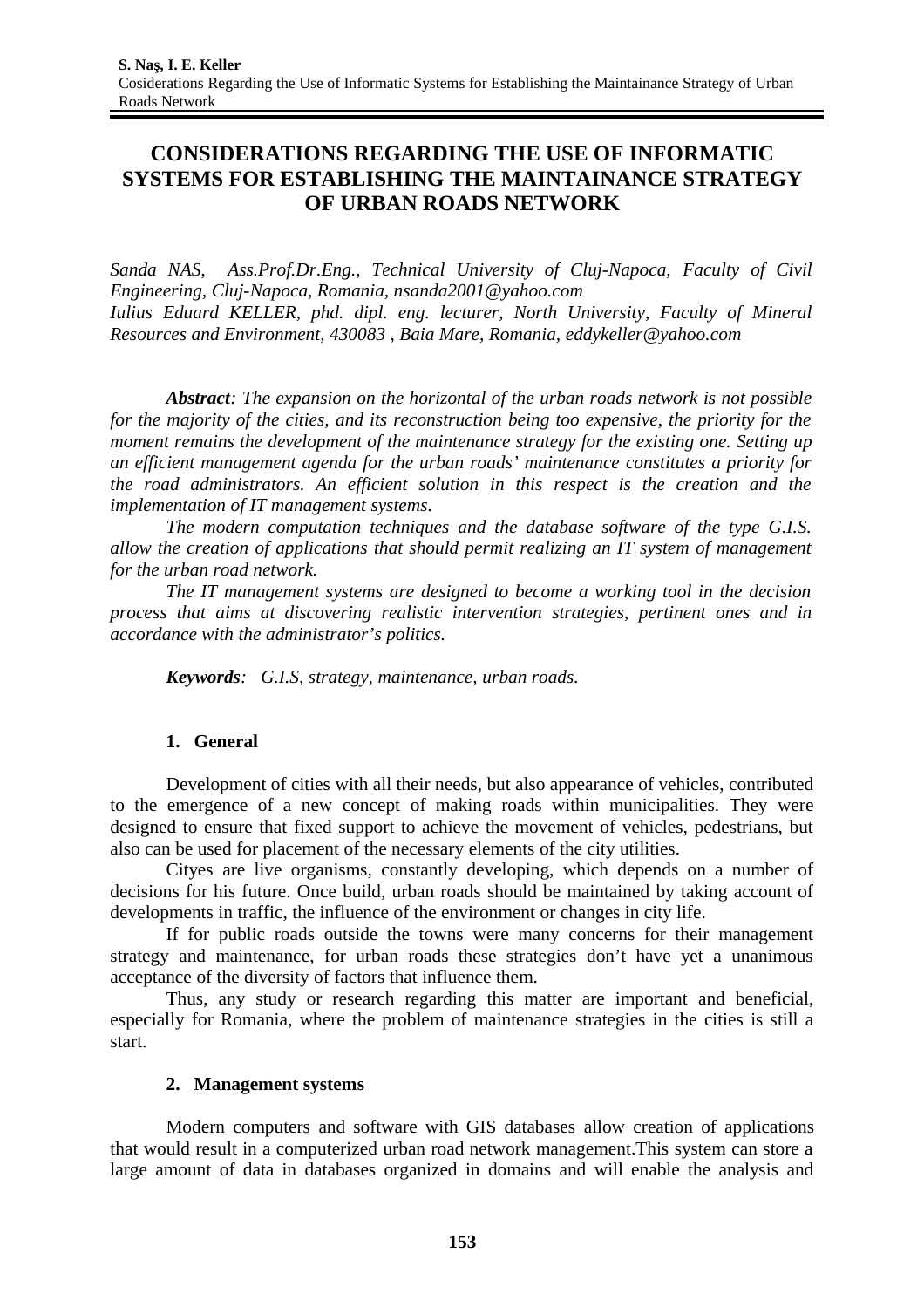bidirectional access of all users, but limited to a specific area of interest information, constituting the basic factor determining the strategies and decision processes.

Management system database is specialized software that allows creating, updating and consulting of the databases.The objective of an effective management system is to select the optimal intervention solution by analyzing economic and technical factors, so the decisions would not be influenced by subjective factors.

Management systems of urban road networks emerged as a necessity, because of the many parameters and criteria underlying at the establishment of intervention strategies. An effective strategy requires not only a timely intervention, but choosing the most efficient solution. Here lies the need for establishing a rigorous diagnosis, examining both the causes of degradation of road structure and the severity of their effects.

#### **3. Maintenance strategies**

Synthesis capacity of a wide range of information by decision factors and network characteristics are important prerequisites of optimal management. To the extent that decision process is greatly supported by a computer system, the network status will be maintained in optimum parameters with minimal costs. Managing an urban road network is difficult because of the unique urban traffic, the existence of public service networks, with their specific functionality, with characteristic positioning rules of municipal networks and the need for access to interventions. So it is absolutely necessary that the choice of intervention solution to streets should be taken into account by the scheduling of work on these objectives.



Fig. 1. Algorithm for determining the strategies and plans

Urban road network management problem is a concern facing all countries of the world. Depending on the complexity of the network in each city and its special features, governments try to establish programs of short and long term management, more efficient, to have a road network that provides a high level of service.

Considering the necessity of implementation of such a system in our country, we have made such a management system for urban road networks, called GESDRU. The management informatics system is structured in 4 modules in which are processed all the parameters that define the street network**.**

**Module 1.** [M1]. Background of the urban road network; **Module 2.**[M2] Calculation of the tehnical status and study of the degradation indices over time; **Module 3.**[M3] Choosing the maintenance strategy;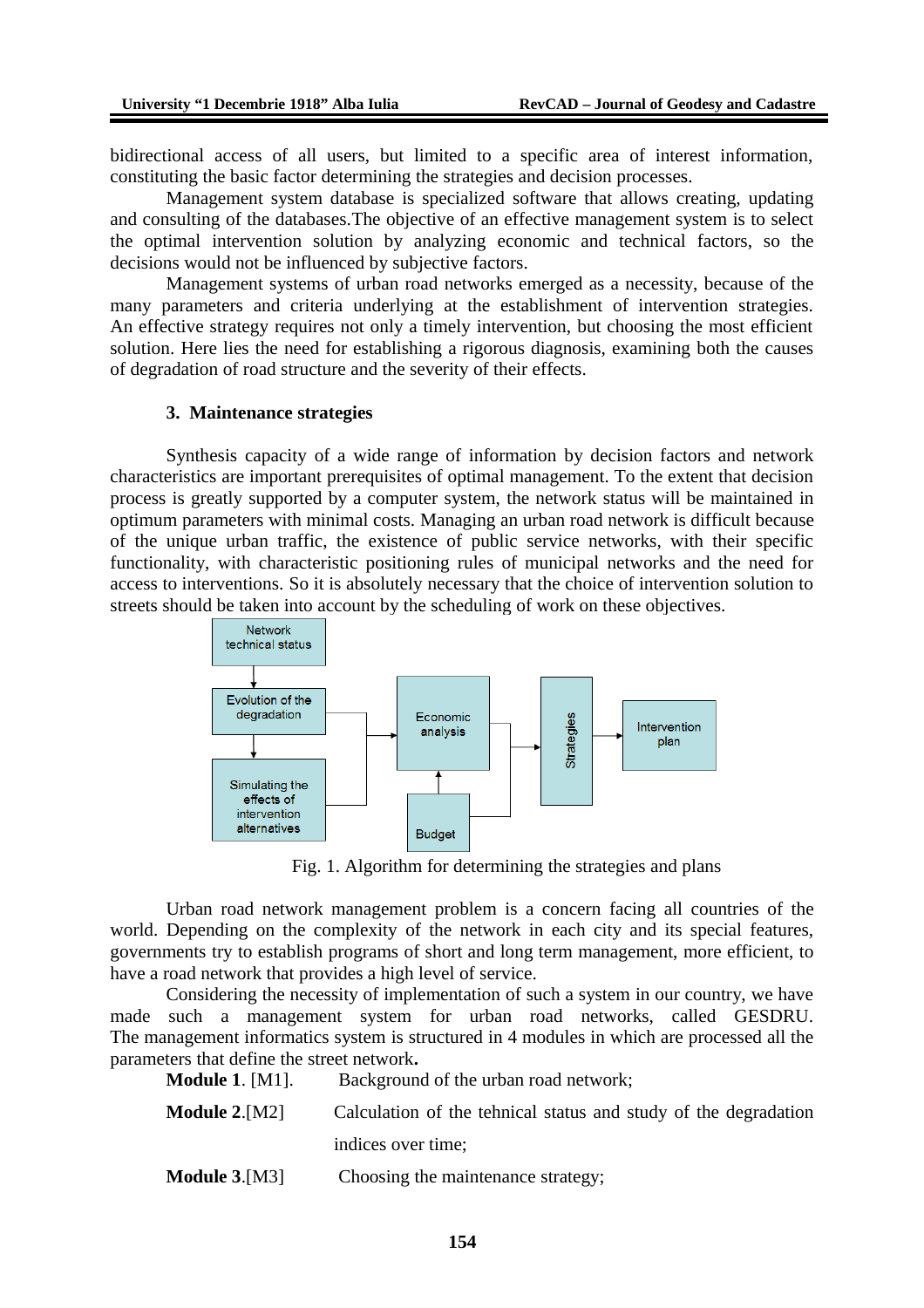



Fig. 2. The informatic system scheme

GESDRU program presents a graphical interface that allows you to enter data collected in a manner readily easy by the user. Navigating the application is done using the main which is always easily found by the user.



Main menu and its options:

- Insert street
- View street
- Modify street
- Tehnical status calculation
- Maintenance

Following the data processing program, information is obtained up to the smallest detail about the technical state of roads, maintenance of technical solutions but also an analysis of their cost.

Results provided by management information system GESDRU:

| Foarte buna |
|-------------|
|             |
| Foarte buna |
| Foarte buna |
| Foarte buna |
|             |
|             |

| Numar tronson | Structura rutiera I | Sens                   | Pozitie start | Pozitie final   IG |     | D |               | Stare degradare   Stare capacitate portanta   Stare planeitate   Stare rugozitate   Stare tehnica |  |             |  |
|---------------|---------------------|------------------------|---------------|--------------------|-----|---|---------------|---------------------------------------------------------------------------------------------------|--|-------------|--|
|               | Suplu               | Stanga                 | $ 0 + 0.0 $   | $0 + 60.0$         | 100 |   | O Foarte buna |                                                                                                   |  | Foarte buna |  |
|               | Suplu               | Dreanta                | $0 + 0.0$     | $0 + 60.0$         | 100 |   | O Foarte buna |                                                                                                   |  | Foarte buna |  |
|               | Suolu               | Ambele sensuri 0 + 0.0 |               | $0 + 60.0$         | 100 |   | O Foarte buna |                                                                                                   |  | Foarte buna |  |
|               |                     |                        |               |                    |     |   |               |                                                                                                   |  |             |  |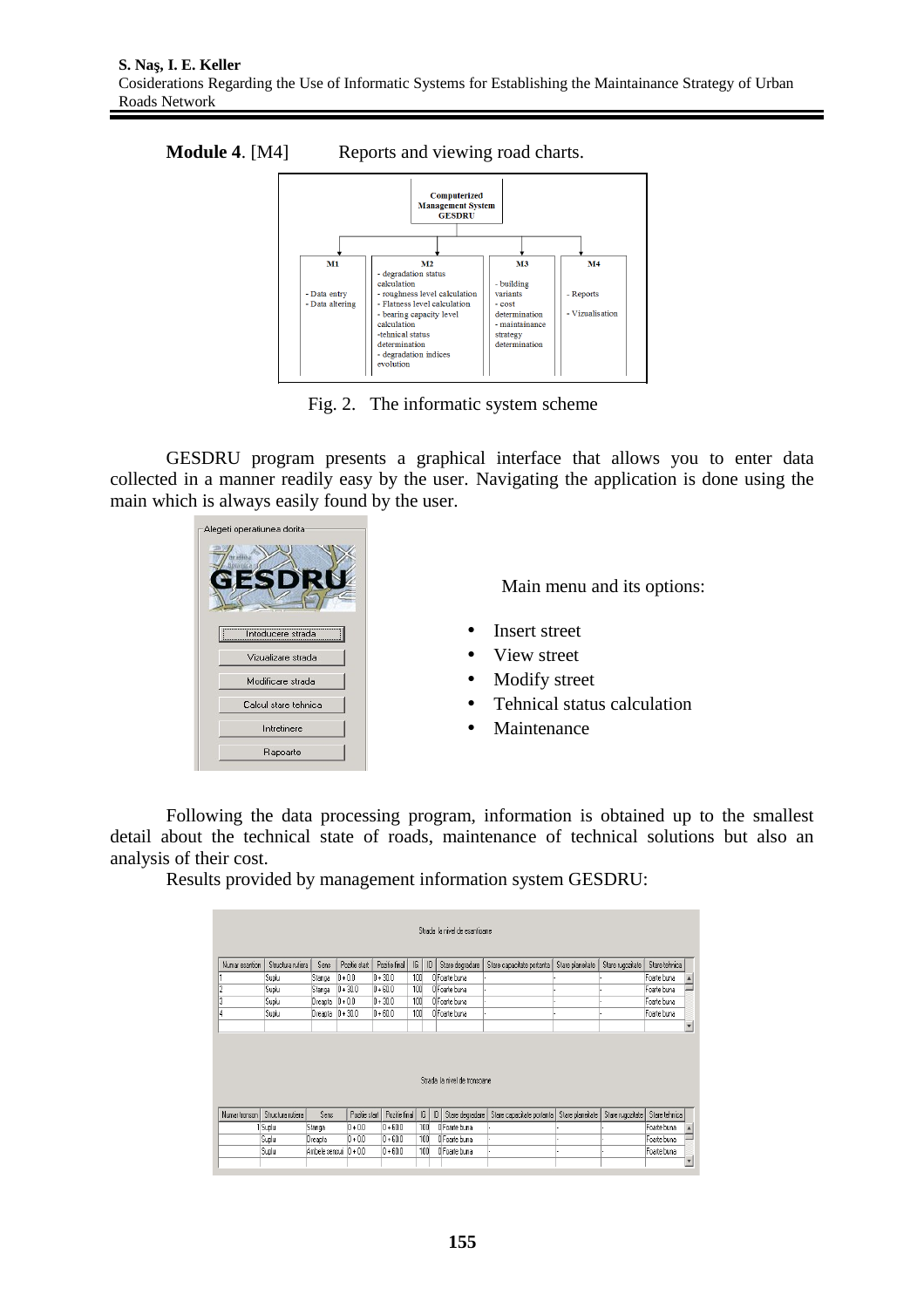-State-level sample technique and section -State-level sampletechniqueand section.

-map displaying by areas: state of degradation corrresponding to each artery:



- state of degradation evolution in time, study based on degradation indices:



-maintenance solutions at sample and section level and their price analysis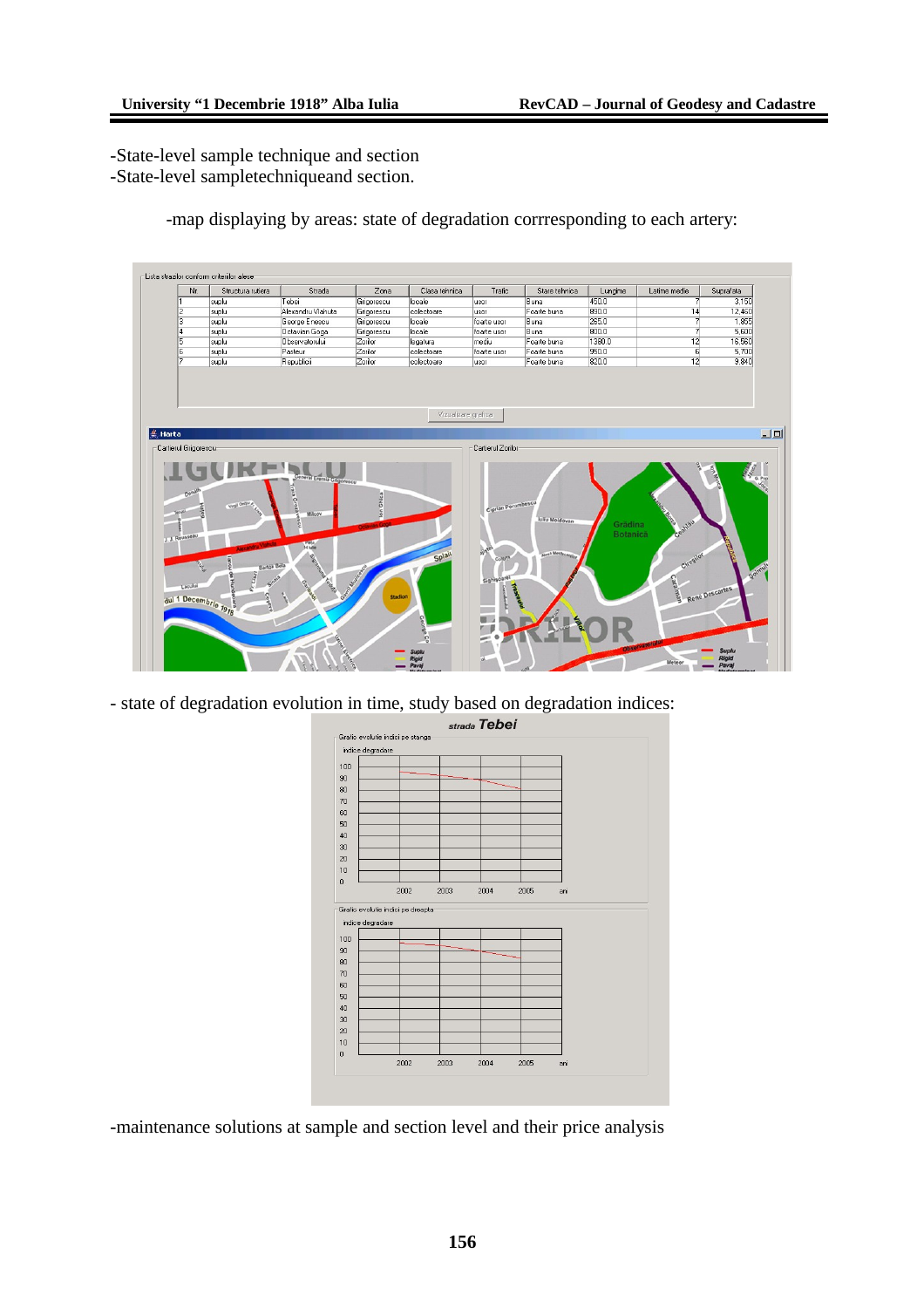| Locatie<br>Strada:<br>Pozitie start:<br>Pozitie final:<br>Parte: | ${}^{ss}$<br>0.0<br>30.0<br>Dreapta<br>Structura rutiera: Suplu<br>Stare tehnica: Mediocra<br>Carosabil   Trotuar   Siguranta circulatiei   Scurgerea apelor   Lucrari anexe   Pret lucrari |           |                    |                   |                  |                  |                 |                            |                          |
|------------------------------------------------------------------|---------------------------------------------------------------------------------------------------------------------------------------------------------------------------------------------|-----------|--------------------|-------------------|------------------|------------------|-----------------|----------------------------|--------------------------|
|                                                                  | Lucrari propuse conform datelor din baza de date                                                                                                                                            |           |                    |                   |                  |                  |                 |                            |                          |
| Nr.                                                              | Denumire lucrare                                                                                                                                                                            | <b>UM</b> | Pret unitar(euro)  | Pret unitar(RON)  | Cantitate        | Pret total(euro) | Pret total(RON) | Alege lucrarea             |                          |
| π                                                                | Reciclare in situ la rece<br>mp                                                                                                                                                             |           | 15.65              | o                 | 30               | 469.5            | o               | $\overline{\triangledown}$ |                          |
| 12                                                               | Reciclare in situ la cald<br>mp                                                                                                                                                             |           | 11.33              | o                 | 30 <sup>1</sup>  | 339.9            | 하               | $\blacksquare$             |                          |
|                                                                  | Tabel cu lucrarile alese<br>Pentru a introduce cantitatea dorita sau pretul dorit pentru o lucrare modificati campurile Cantitate propusa, respectiv Pret unitar propus                     |           |                    |                   |                  |                  |                 |                            |                          |
| Nr.                                                              | Denumire lucrare                                                                                                                                                                            | <b>UM</b> | Pret unitar (euro) | Pret unitar (RON) | Cantitate dorita | Pret total(euro) | Pret total(RON) | Alege lucrarea             |                          |
| π                                                                | Reciclare in situ la rece                                                                                                                                                                   | mp        | 15.65              | 히                 | 30               | 469.5            | o               | ঢ                          |                          |
| 2                                                                | Reciclare in situ la cald                                                                                                                                                                   | mp        | 11.33              | $\overline{0}$    | 30               | 339.9            | $\overline{0}$  | ঢ                          |                          |
| з<br>14                                                          | inlaturarea denivelarilor si fagaselor                                                                                                                                                      | mp        | 13.047<br>10.93    | o<br>n            | 23               | 300.081          | $\overline{0}$  |                            |                          |
|                                                                  | plombari                                                                                                                                                                                    | mp.       |                    |                   |                  |                  |                 | $\overline{\nabla}$        |                          |
|                                                                  |                                                                                                                                                                                             |           |                    |                   | 33               | 360.69           | $\overline{0}$  | $\overline{\nabla}$        |                          |
|                                                                  |                                                                                                                                                                                             |           |                    |                   |                  |                  |                 | ┍                          |                          |
|                                                                  |                                                                                                                                                                                             |           |                    |                   |                  |                  |                 |                            |                          |
|                                                                  |                                                                                                                                                                                             |           |                    |                   |                  |                  |                 | п                          |                          |
|                                                                  |                                                                                                                                                                                             |           |                    |                   |                  |                  |                 | г                          |                          |
|                                                                  |                                                                                                                                                                                             |           |                    |                   |                  |                  |                 | ┍                          |                          |
|                                                                  |                                                                                                                                                                                             |           |                    |                   |                  |                  |                 | г                          |                          |
|                                                                  |                                                                                                                                                                                             |           |                    |                   |                  |                  |                 | г                          |                          |
|                                                                  |                                                                                                                                                                                             |           |                    |                   |                  |                  |                 | г<br>г                     |                          |
|                                                                  |                                                                                                                                                                                             |           |                    |                   |                  |                  |                 | г                          |                          |
|                                                                  |                                                                                                                                                                                             |           |                    |                   |                  |                  |                 | ┍                          | $\overline{\phantom{0}}$ |
|                                                                  | Alte lucrari                                                                                                                                                                                |           |                    |                   |                  |                  |                 | Vizualizare grafica        |                          |
|                                                                  |                                                                                                                                                                                             |           |                    |                   |                  |                  |                 |                            |                          |
|                                                                  | Pret final EURO 1470.171                                                                                                                                                                    |           |                    |                   |                  |                  |                 |                            |                          |
| Pret total                                                       | Pret final RON 0.0                                                                                                                                                                          |           |                    |                   |                  |                  |                 |                            |                          |

In order to establish the optimal strategy for intervention, the output variants are analyzed based on tehnical and economic criteria.



| Strategia optima dupa criteriul |  |
|---------------------------------|--|
| Tehnic                          |  |
| Economic                        |  |
| Tehnic                          |  |



Fig. 3. Work analysis

This data is made available to decision factors, knowing such details can determine optimal intervention strategy.